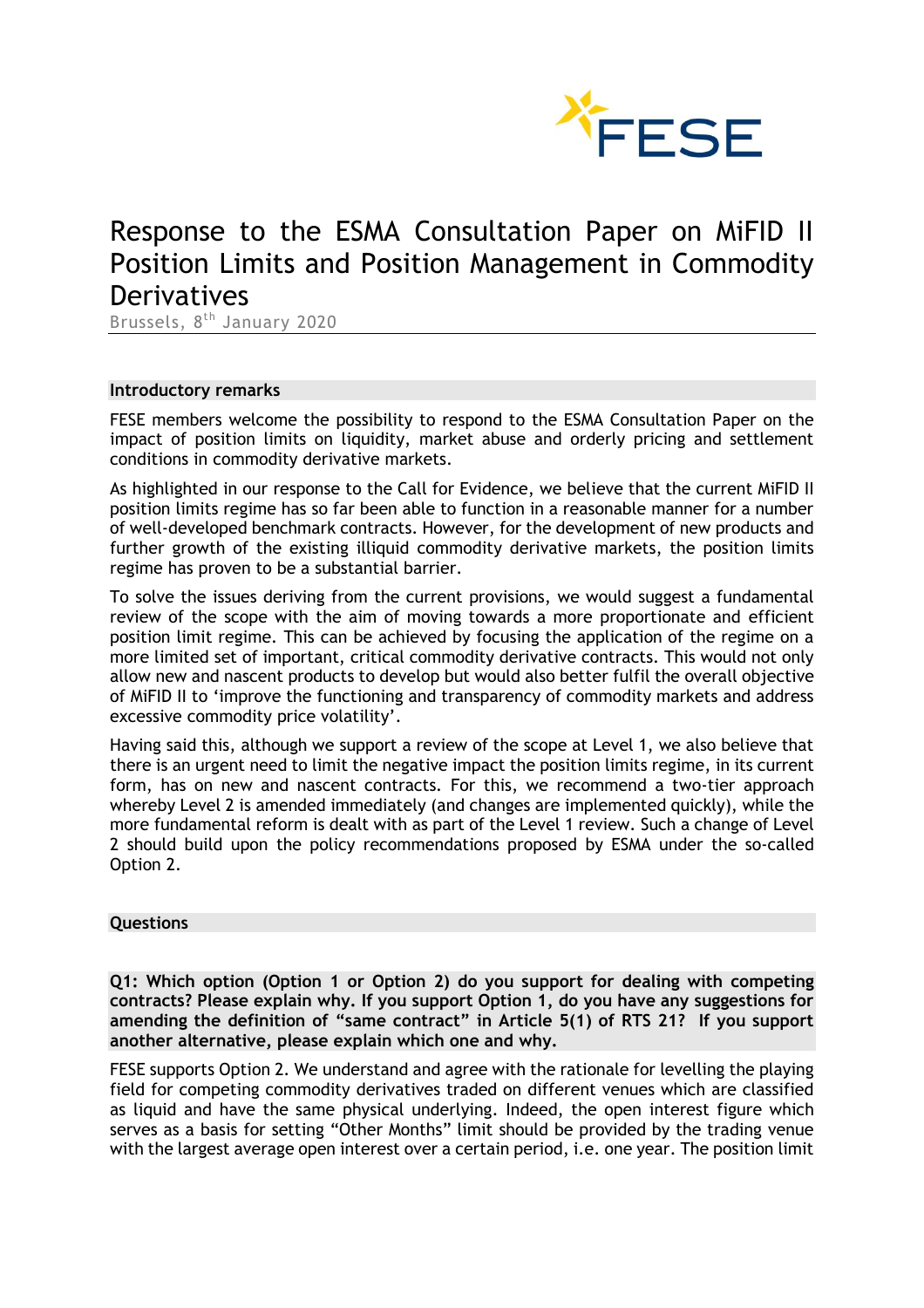of the most liquid commodity derivative contract should be applied identically to competing contracts that are deemed liquid and have the same physical underlying. Such an approach would prevent any discriminatory outcomes of the MiFID II position limits regime towards trading venues with lower open interest in a contract with the same physical underlying, and would allow the EU markets development to continue.

In case of Option 2 three different scenarios might arise:

- 1. If two trading venues list a commodity derivative contract with the same physical underlying, but neither of these contracts meets the criteria to be deemed liquid (or critical in the case we move to a limited scope of application to critical contracts only – for details please refer to our response to Q4) then no position limit applies.
- 2. If one of the two contracts meets the criteria to be considered a liquid (or critical) contract, the position limit should apply only to the venue listing the liquid (or critical) contract and not to the venue listing the commodity derivative contract with the same physical underlying that is not deemed liquid (or critical).
- 3. Should both contracts be considered liquid (or critical), then the position limit of the liquid (or critical) contract with the highest open interest should apply to the other liquid (or critical) contract(s) on other venues with the same physical underlying.

At the same time, FESE disagrees with the proposal to amend the definition of the "same [commodity derivative] contract". First, it should be emphasised that, in practice, commodity derivatives traded on different trading venues can never be considered as the "same contract", even if they have the same physical underlying. This is because a contract is designed by the trading venue, whereby the rules and conditions, including those related to pricing and settlement, differ across venues. Thus, commodity derivatives traded on different trading venues cannot and should not be netted against each other for position limits or other purposes. Also, for that reason, the removal of the condition for contracts to "form the same pool of open interest" would not remedy the level playing field problem which ESMA is trying to solve. In addition, Option 2 would be a more pragmatic way forward given the current set-up of national competent authorities (NCAs) towards position limits reporting and monitoring. It would for example be impossible for trading venues to have access to information on positions in contracts offered by other venues.

# **Q2: Do you agree that the C(6) carve-out creates an unlevel playing field across trading venues and should be reconsidered? If not, please explain why.**

FESE continues to support the policy rationale for the exemption of physically settled gas and power contracts from the EU financial regulatory framework for the following reasons:

First, due to their specific characteristics carved out energy commodity contracts are subject to the energy-specific anti-market abuse regime of the Regulation on Wholesale Energy Market Integrity and Transparency (REMIT). Their inclusion in the complex and farreaching matrix of the requirements under MiFID II/MiFIR, predominantly designed for investment firms and banks, could undermine their actual economic functions. In this context it is important to note that they play an important role in the liberalisation and further development of the EU's internal gas and electricity market. Moreover, they constitute important instruments for the energy transition as well as for the broader shift to a green and carbon-neutral economy in Europe.

Second, while there might be differences according to geography, market structures and specific asset classes, the overall trend of increased trading on regulated markets has not reversed since the beginning of the application of MiFID II/MiFIR. We therefore currently do not see evidence that the C(6) carve-out has led to a shift in volumes to Organised Trading Facilities (OTFs).

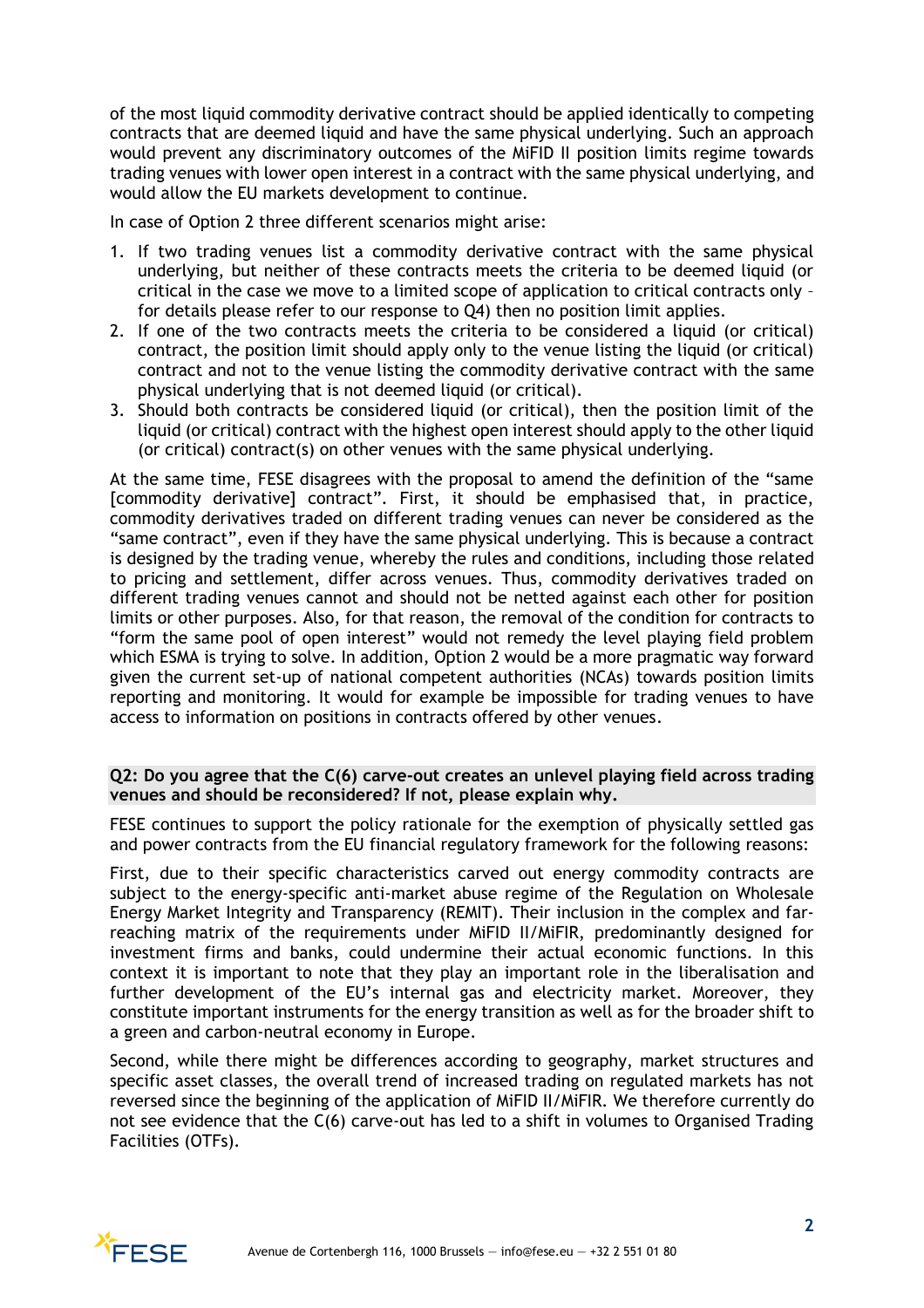Finally, FESE believes that the focus of the upcoming MiFID II review should be on making MiFID II fit for firms trading commodity derivatives classified as financial instruments. Hence, ESMA should give priority to addressing the main flaws in the position limits regime by limiting its scope to critical contracts. The limitation in scope is urgently needed to allow Exchanges in Europe to develop new and nascent contracts and successfully compete globally. Other unrelated policy changes could distract from this central aim.

## **Q3: Do you agree that the position limit framework should not apply to securitised derivatives? If not, please explain why.**

Yes, FESE agrees with the assessment conducted by ESMA and fully supports the recommendation of excluding securitised derivatives from the scope of position limits in Art. 57 MiFID II.

Also, FESE strongly recommends that cash settled derivatives on broad-based indices composed of commodities related items should not be included in the scope of the position limits regime which has been introduced with the policy objective to avoid market abuse and ensure orderly pricing and settlement in the commodities derivatives market.

In our response to the Call for Evidence, we have explained that the MiFID II position limits regime did neither contribute to the prevention of market abuse, nor to the improvement of orderly pricing and settlement. Rather exchanges' market oversight systems, including compliance, supervision and surveillance activities, have been calibrated prior to the MiFID II position limits regime to effectively prevent market abuse and ensure orderly pricing and delivery, while allowing new and illiquid products to develop.

Especially for cash-settled derivatives on broad-based commodities index underlyings, it does not seem reasonable to have an additional limit on the index derivatives, as the individual components are already under position limit regime on the exchanges where these are traded. Moreover, these contracts are cash-settled, and it is not possible to squeeze (corner) a market link in physical delivered derivatives contracts.

Hence, we believe that derivatives on broad-based commodity indices are wrongly addressed in the scope. While we acknowledge that regulators and legislators might be concerned that the exclusion from the scope might open opportunity for loopholes, we would like to suggest again that product design and mechanisms of derivatives on broad-based commodity indices - already fulfilling the objectives of the regime - should be taken into consideration when the definition of scope will be revisited. The position limits regime does not provide a reasonable measure for increasing market integrity but impairs the growth of and demotivates clients' flow to shift to transparent and electronically traded markets. It also limits the capability of liquidity providers to fulfil their role and comply with the regulatory requirements, as these are stemming from a mis-categorisation into the scope of the regime.

**Q4: Which option do you support to address the negative impact of position limits on new and illiquid commodity derivatives: Option 1 or Option 2? Please explain why. If you support another alternative, please explain which one and why.**

FESE believes a more fundamental review is needed to effectively overcome the negative impact of the current regime on new and illiquid commodity derivatives and hence supports Option 1.

FESE believes that, to solve the issues deriving from the current provisions as laid down in our response to the ESMA's Call for Evidence, **we need to move towards a more proportionate and efficient position limit regime. This can be achieved by focusing the application of the MiFID II position limit regime on a more limited set of important,** 

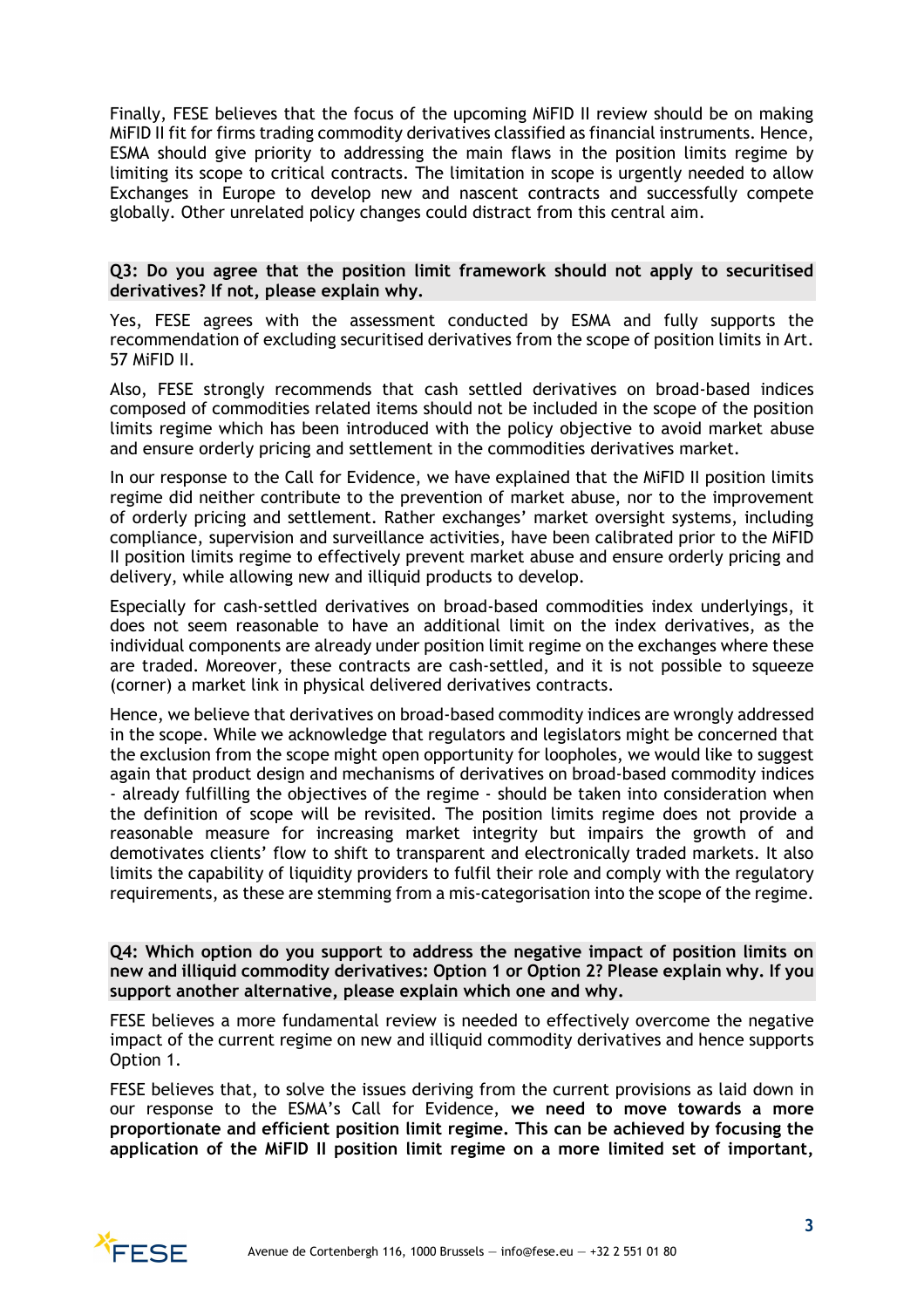**critical commodity derivative contracts, i.e. Option 1.** This would not only allow new and nascent products to develop but would also better fulfil the overall objective of MiFID II to "improve the functioning and transparency of commodity markets and address excessive commodity price volatility".

Although, as indicated in our response to the ESMA Call for Evidence, the MiFID II position limits regime did not contribute to the prevention of market abuse, nor to the improvement of orderly pricing and settlement, we understand the view of policymakers that there might be a value in setting position limits to avoid excessive speculation adversely affecting prices. To achieve this objective - which is identical to the objective of the US position limits regime - it is sufficient to consider only those contracts that are relevant for the price formation in the underlying commodity. This means mature products which serve as a benchmark for the respective market. New and nascent products constitute a minor share of commodity markets. Such contracts are unlikely to influence price movements in the underlying physical commodity markets and thus do not negatively impact consumers.

The other (non-significant) contracts would remain subject to the position reporting regime under Art. 58 MiFID II, the pre-existing position monitoring and position management measures by exchanges and the market oversight practices of the exchanges' market supervision and market surveillance departments that apply the principles laid down in REMIT and the Market Abuse Regulation (MAR) (see also our response to Q9). Thus, removing position limits for such contracts would not pose any risk to the transparency and functioning of the respective markets. On the contrary, attracting more volume to regulated venues would contribute to a more transparent trading environment.

Having said this, although we are supportive of Option 1, we believe that there is an urgent need to limit the negative impact the position limits regime in its current form has on new and nascent contracts. For this, **we recommend a two-tier approach whereby Level 2 is amended immediately, while the more fundamental reform is dealt with as part of the Level 1 review. In this case, it must be ensured that any policy changes suggested under Option 2 can be introduced quickly to provide for short term relief until a more fundamental review is achieved in Level 1.**

Such a change of Level 2 should build upon the policy recommendations proposed by ESMA under Option 2. Against this background, FESE supports a transitional period for new contracts during which no position limit shall apply. However, based on our experience, a 12-month period is too short to develop a contract. Therefore, this period should be extended to 24 months. Secondly, we are concerned that a 50% position limit for contracts below 20,000 lots open interest might not be sufficient, especially for contracts with a very low open interest and typically a one-digit figure of market participants. If after 24 months the combined open interest has still not exceeded 20,000 lots, ideally a 10,000 lots limit should apply. Only such an approach can facilitate rapid growth as well as provide sufficient time for NCAs to set a bespoke position limit.

These transitional measures would only include an amendment of Articles 5 and 15 of the Delegated Act 591/2017. In particular, it should include a revision of the distinction between the 'illiquid' (below 10,000 lots) and 'less liquid' (below 20,000 lots) categories in Art. 5 while introducing one basic category of 'illiquid and less liquid' contracts, i.e. all contracts below 20,000 lots of open interest. In line with this change, Art. 15 should be amended accordingly, i.e. defining a new position limit of 10,000 lots. Art. 15(1) would subsequently become redundant.

Furthermore, to facilitate the growth of fast-moving contracts of both illiquid as well as liquid contracts, we would like to recall our support for the introduction of a forward-looking model in which the position limit is calculated based on a form of extrapolation of the market's historical development of open interest in the case of other month contracts and deliverable supply in the case of spot month contracts. This approach would be particularly

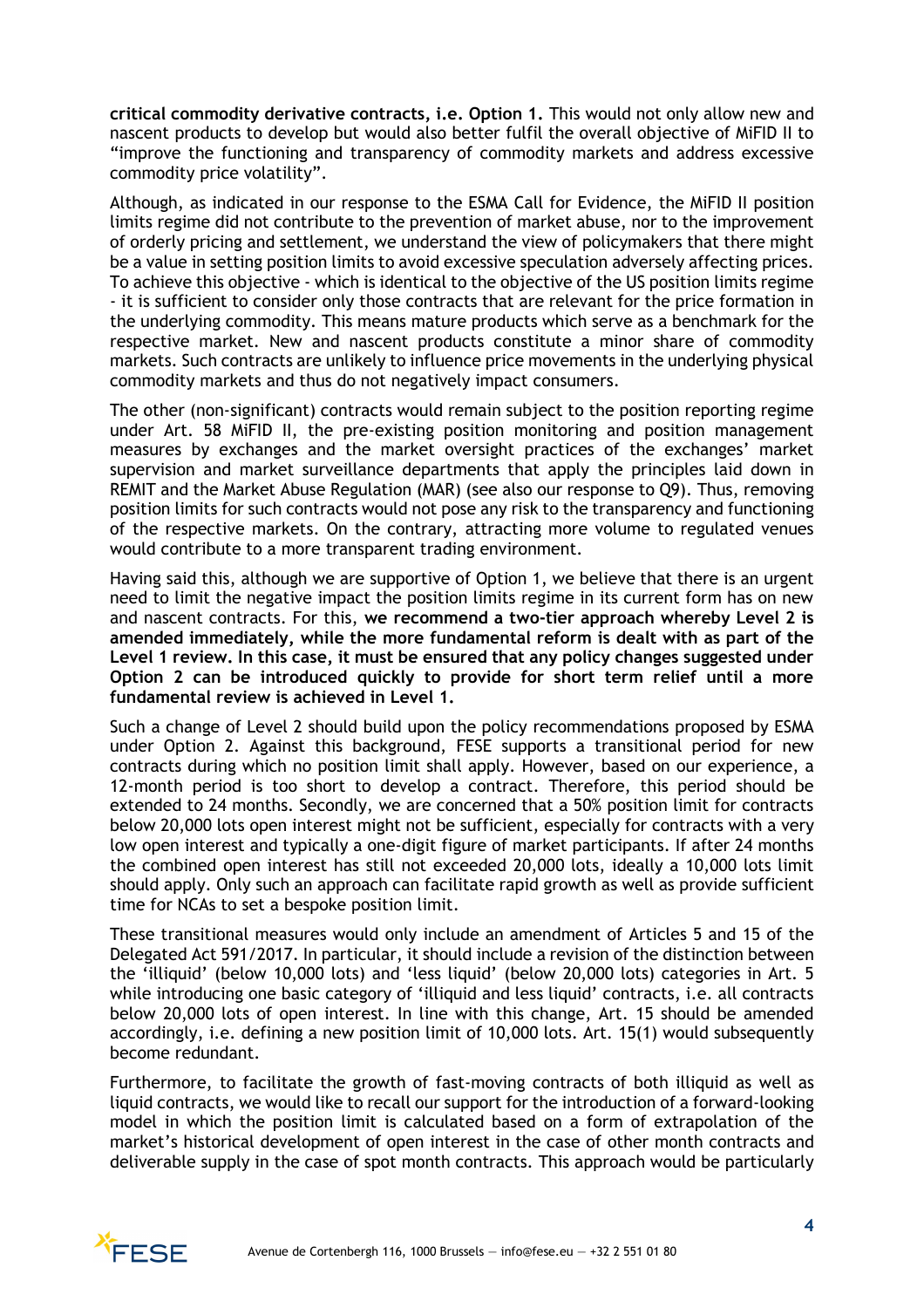well suited to accommodate for periods of strong market growth and should not only apply to setting the limits, but also to classifying contracts as liquid or not.

#### **Q5: If you support Option 1 and would suggest different or additional criteria to determine whether a contract qualifies as a critical contract, please explain which ones.**

Exchanges use various criteria to assess the liquidity of a market. They include, inter alia, open interest, share of open interest versus deliverable supply, number of active trading participants, churn ratio (for physically settled contracts), share of screen execution and average trading horizon. However, based on FESE members' assessments, we have come to the conclusion that these parameters are highly correlated and therefore open interest is sufficient to determine whether a contract qualifies as a 'critical' contract or not. It would be redundant to set additional parameters.

In addition, FESE would not oppose adding "underlying asset" as an additional factor.

## **Q6: Which open interest and participant threshold would you suggest for qualifying a commodity derivative as a critical one?**

FESE considers a commodity derivative contract to be "critical" once it has developed into a highly liquid instrument with open interest levels that imply that all the various more detailed liquidity criteria have been met. Furthermore, the price signal of a "critical" contract should be broadly recognised in the wider market as a relevant benchmark price for its underlying commodity.

Based on these criteria which exchanges use to determine which markets should be considered mature and developed, we recommend a contract should have at least 300,000 lots of open interest on average over a year to qualify as 'critical'. This threshold is based on the open interest calculated by individual exchanges. This approach would produce an outcome broadly comparable with the US regime for position limits, whereby we expect around 20 commodity derivative contracts offered for trading in Europe to be classed as critical.

In relation to the 'type and variety of market participants', we consider this indicator to normally be highly correlated with open interest. In the interest of transparency and simplicity of the regime, we therefore recommend that this criterion is not considered.

However, should ESMA wish to take it into account, we recommend that there should be at least 20 actively trading market participants in a contract on average over a one year period. This number of market participants is also a factor to be considered by NCAs when setting position limits under the implementing legislation of Art. 57 MiFID II. To qualify as critical, a contract would have to breach the thresholds for open interest and actively trading participants.

## **Q7: Would you support a position limit exemption for financial counterparties under mandatory liquidity provision obligations? If not, please explain why.**

Yes, FESE fully supports a position limit exemption for financial counterparties under mandatory liquidity provision obligations, similar to the one outlined in Art. 2(4) MiFID II.

Furthermore, such an exemption should not be limited to financial counterparties only but expanded to non-financial counterparties, too, as in many cases, non-financial counterparties fulfil mandatory liquidity obligations as well.

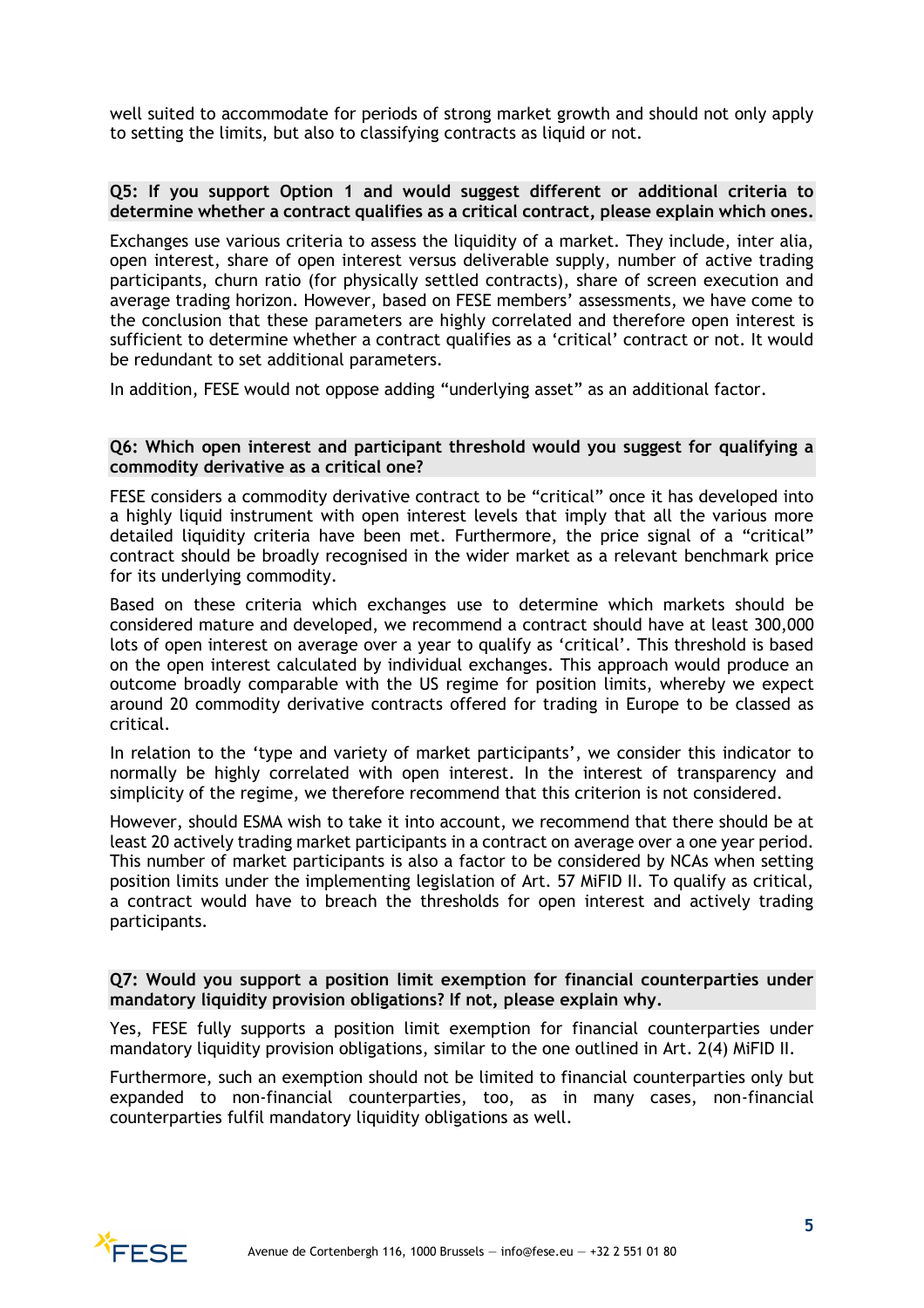This is in particular necessary for new contracts that need financial or non-financial entities to incentivise trading in the contract, at least if the position limit regime continues to include the restrictive 2,500 lots limit on new and illiquid contracts. If no such exemption is available and the 2,500 lots limit continues to apply, exchanges have to contract a "panel" of liquidity providers to ensure that none of these firms exceed the 2,500 lots limit. In nascent markets, it is highly possible that there may not be the required number of counterparties to build such a "panel" and even where this is the case, it adds significant costs for the exchange.

In order to avoid such a situation, FESE recommends that the position limits regime includes such an exemption based on the same conditions as the liquidity provision exemption outlined in Art. 2(4) MiFID II and the ESMA Q&A on MiFID II/MiFIR commodity derivative topics, and implemented similarly to the hedging exemption under the position limit regime.

## **Q8: Would you support introducing a hedging exemption for financial counterparties along the lines described above? If not, please explain why.**

FESE supports introducing a hedging exemption for financial counterparties along the lines described in the paper. However, FESE does not agree with ESMA's view expressed in the consultation paper that the compliance monitoring of such exemptions by regulators would not be possible or efficient.

As stated in our response to the Call for Evidence, FESE commodity exchanges have extensive experience with operating an internal position management system based on hedging exemptions. Under their regimes, they can grant such exemptions from limits of positions to any market participant, regardless of their legal status, provided that the hedging intention is adequately documented and demonstrated. This ensures that the genuine hedging activity is not restricted and allows commodity market participants to manage their risks efficiently.

Exchanges propose that an analogous regime – including financial counterparties – could be operated by financial regulators across the EU, all the more given the amount of information the NCAs receive about the activities of such entities, and introduced within the context of MiFID II/MiFIR package to allow proper monitoring by regulators.

#### **Q9: Do you agree with ESMA's proposals to amend Article 57(8)(b) of MiFID II and to introduce Level 2 measures on position management controls? If not, please explain why.**

No, FESE does not believe that Level 2 measures are necessary for a more convergent understanding and implementation of position management controls. Rather, as position monitoring, management and control activities are already subject to REMIT, MAR and MiFID II principles, we are convinced there is already sufficient consistency across trading venues.

As laid down in detail in our response to ESMA's Call for Evidence, besides being subject to position management regimes, exchange-traded gas and power derivatives markets are also under close scrutiny of the exchanges' market supervision and market surveillance departments. These departments apply the principles set out in REMIT and MAR, which both apply to gas and power derivatives markets. While REMIT introduces a sector-specific legal framework for identifying and penalising insider trading and market manipulation in wholesale energy markets across Europe, MAR establishes a pan-European regime to prevent and detect market abuse, market manipulation and insider dealing in financial markets, including in energy derivatives markets. These pre-existing regulations as well as the work of market supervision and market surveillance departments have been effective in preventing market abuse and excessive speculation.

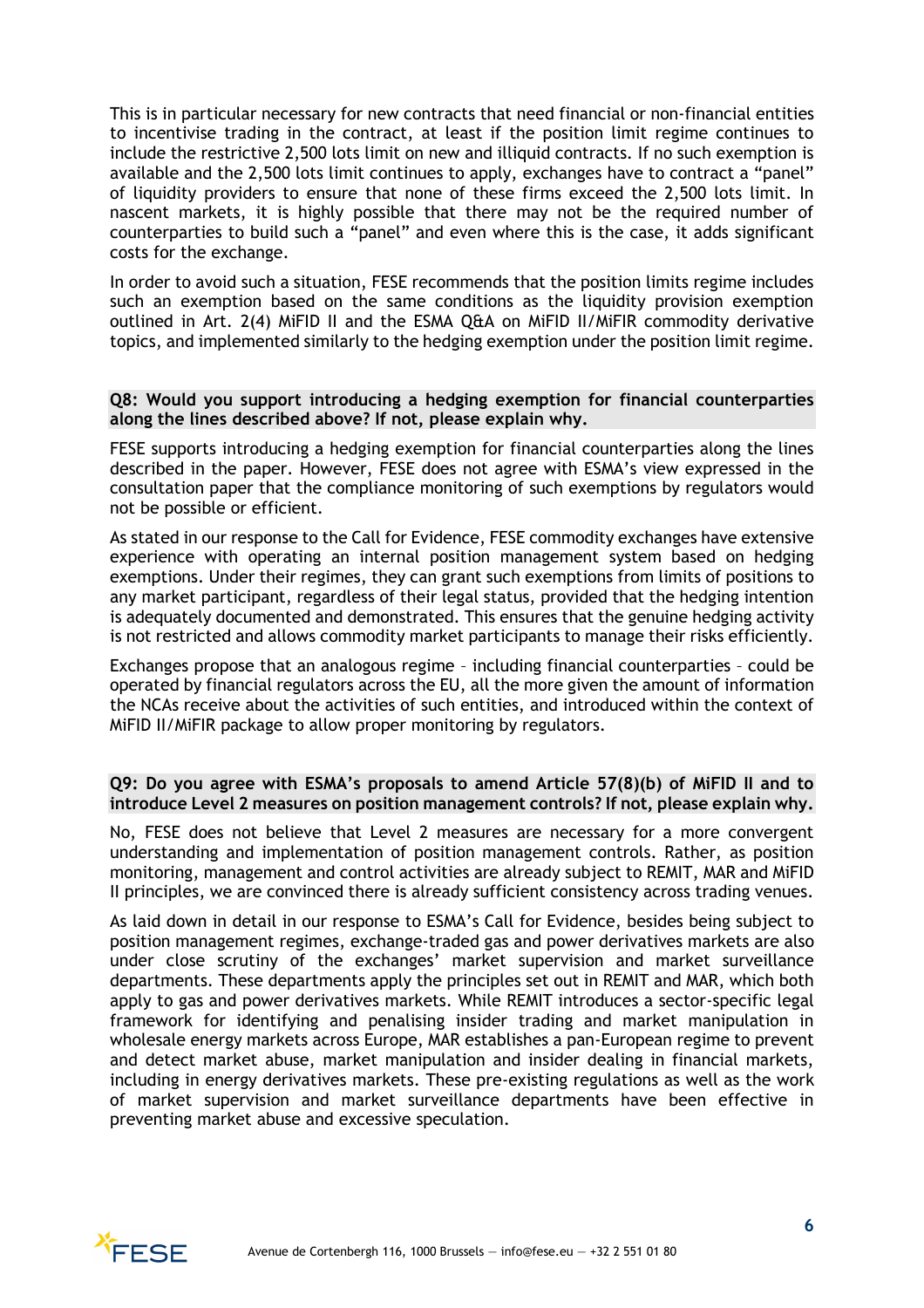In addition, FESE fully supports the current approach whereby a substantial responsibility for position monitoring, management and control is delegated to exchanges. Trading venues are best placed to conduct these tasks and have operated sophisticated position management regimes since before MiFID II. These regimes generally include:

- 1. Accountability levels above which members are required to report certain information to the exchange (e.g. their positions in a contract in question and the beneficiaries thereof);
- 2. Position, expiry and delivery limits indicating maximum positions that can be held by members in the contract in question at a given time;
- 3. Exchange rules providing compliance teams with powers to:
	- Request information from members as to the purpose of the positions they hold in a contract in question,
	- Order members to decrease their position,
	- Discipline members that do not comply with the above.

Furthermore, these regimes are operated by compliance teams with sufficient staff and technologically advanced tools to monitor on a daily basis the open interest in contracts admitted to trading, positions held in those contracts by exchange members and the activity in physical markets underlying the commodity derivatives admitted to trading.

These position management regimes are cautiously calibrated and tailored to the circumstances of each individual exchange such as the nature of its membership, characteristics of the contracts it admits to trading and their underlying markets. There is no 'one size fits all' position management regime.

Against this backdrop, FESE does not believe that the design of position management regimes should be codified in Level 2 technical standards.

Last but not least, we would like to emphasise that the overall regime needs to be reconsidered for what it concerns cash settled derivatives on broad-based indices composed of commodities related items (please also see the response to Q3). To our experience, the regime unfolds its value for market integrity in physically delivered contracts. The underlying is usually a single instrument or a very narrow defined basket, and not a broadbased index.

## **Q10: Do you agree with the revised proposed minimum threshold level for the open interest criterion for the publication of weekly position reports? If not, please state your preferred alternative for the definition of this threshold and explain why.**

FESE supports the revision of the proposed threshold level for the publication of weekly position reports. However, we believe that the proposed threshold would be too low to prevent that market participants with open positions in a particular contract become easily identifiable. We therefore suggest a new threshold which simply equals deliverable supply.

## **Q11: Do you have any comment on the current number of position holders required for the publication of weekly position reports?**

FESE supports the current number of position holders required for the publication of weekly position reports, provided that the open interest is higher than the size of deliverable supply.

However, the total number of position holders must be combined with a minimum threshold in each category for preserving the anonymity of market participants. Effectively, if the number of position holders in one category is too low, their positions might be deduced by other market players (primarily by others in the same category), putting at risk their strategy and economical position. Accordingly, we consider that for each category of position holders,